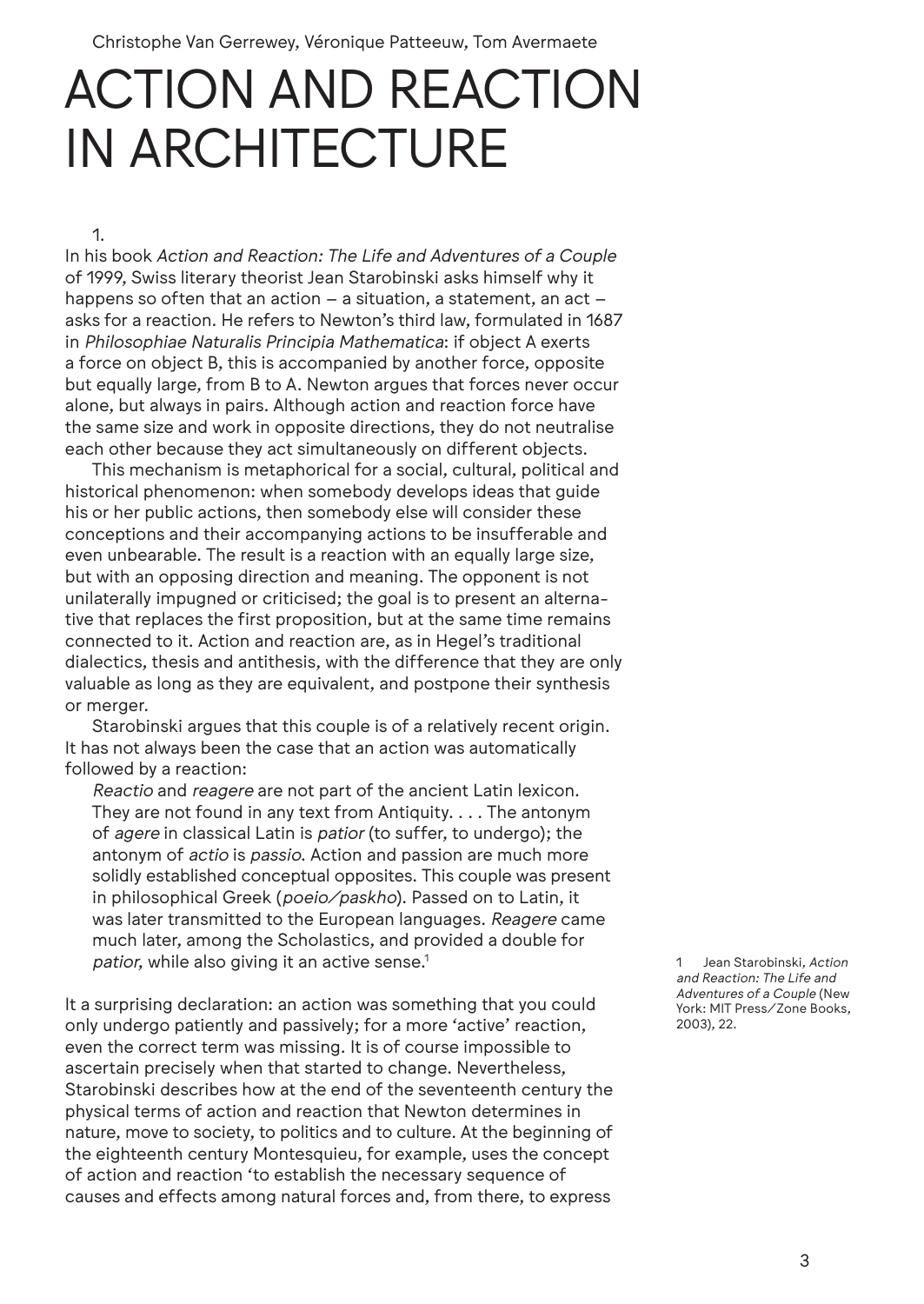Christophe Van Gerrewey, Véronique Patteeuw, Tom Avermaete

# ACTIE EN REACTIE IN ARCHITECTUUR

1.

In zijn boek *Action et réaction: Vie et aventures d'un couple* uit 1999 vraagt de Zwitserse literatuurtheoreticus Jean Starobinski zich af waarom het zo vaak gebeurt dat een actie – een situatie, een uitspraak, een daad – om reactie vraagt. Hij verwijst naar de derde wet van Newton, geformuleerd in 1687 in *Philosophiae Naturalis Principia Mathematica*: als voorwerp A een kracht op voorwerp B uitoefent, gaat dat gepaard met een even grote, maar tegengestelde kracht van B op A. Newton stelt dat krachten nooit alleen voorkomen, maar steeds in paren. Hoewel de actie- en reactiekrachten tegengesteld én even groot zijn, heffen ze elkaar niet op, omdat ze gelijktijdig inwerken op verschillende objecten.

Dit mechanisme is een metafoor voor een maatschappelijk, cultureel, politiek en historisch verschijnsel: wanneer iemand ideeën ontwikkelt die zijn publiek handelen sturen, dan zal iemand anders deze opvattingen, en de actie die eruit voortvloeit, als onduldbaar en zelfs als ondraaglijk beschouwen. Het resultaat is een reactie met een even grote kracht, maar met een tegengestelde lading en betekenis. De tegenstander wordt niet eenzijdig bekampt of bekritiseerd; het doel is een alternatief te presenteren dat het eerste voorstel vervangt, maar er tegelijkertijd mee verbonden is. Actie en reactie zijn, zoals in Hegel's traditionele dialectiek, als these en antithese, met dat verschil dat ze pas waardevol zijn zolang ze gelijkwaardig tegenover elkaar staan, en hun synthese of versmelting uitstellen.

Starobinski betoogt in *Action et réaction* dat deze koppeling van relatief recente datum is. Het is niet altijd zo geweest dat een actie automatisch door een reactie werd gevolgd:

*Reactio, reagere* maken geen deel uit van het oude Latijnse lexicon. Ze zijn in geen enkele tekst uit de oudheid terug te vinden. (…) Het antoniem van *agere* in het klassieke Latijn is *patior* (lijden, ondergaan); het antoniem van *actio* is *passio*. Actie en passie zijn conceptuele tegenstellingen die veel steviger zijn ingebed. Deze koppeling was al aanwezig in de Griekse filosofische taal (*poiein*/ *paskhein*). Via het Latijn werd het later opgenomen in de Europese talen. *Reagere* kwam pas veel later, bij de scholastici, voor een deel om 'lijden', *patior*, van een tegenhanger te voorzien en er een actieve betekenis aan te geven.<sup>1</sup>

Het is een verrassende vaststelling: een actie kon je alleen lijdzaam en passief ondergaan, en voor een meer 'actieve' reactie ontbrak zelfs de juiste term. Het is natuurlijk onmogelijk om precies vast te stellen wanneer daarin verandering is gekomen. Toch beschrijft Starobinski hoe aan het eind van de zeventiende eeuw de fysische termen van actie en reactie die Newton in de natuur vaststelde, zich verplaatsen naar de maatschappij, de politiek en de cultuur. Aan het begin van de achttiende eeuw grijpt Montesquieu het concept van actie en reactie bijvoorbeeld

1 Jean Starobinski, *Action et réaction: Vie et aventures d'un couple* (Parijs: Éditions du Seuil, 1999), 18.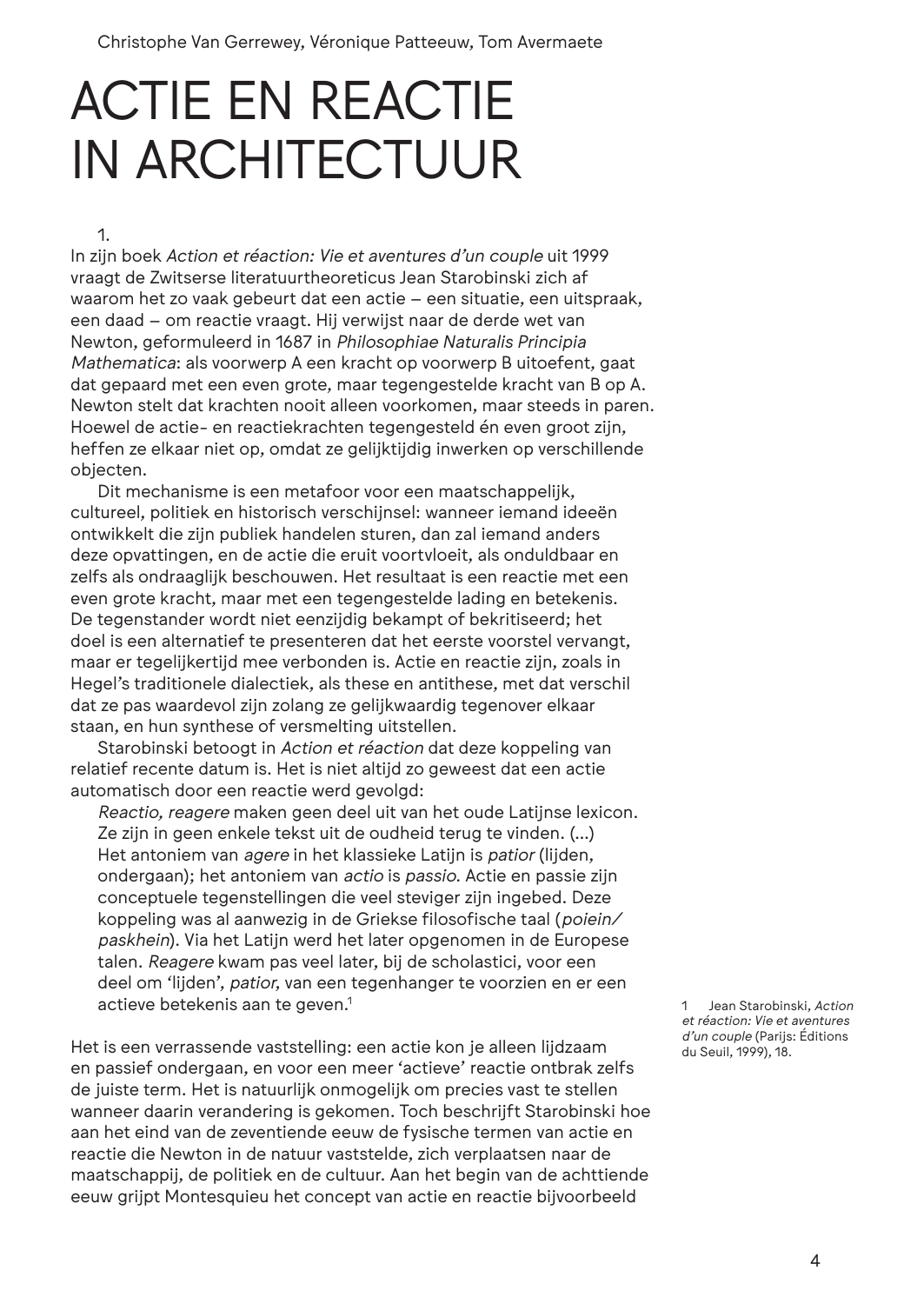the conflicts and imbalances that can set in among social, collective, and individual agents'.<sup>2</sup>

This conceptual couple becomes essential for Enlightenment, an intellectual movement that can be summarised as a versatile but concentrated reaction to a traditional, dogmatic and unreasoned belief in authority. Action and reaction form a pattern that soon coincides with modern thought and with intellectual or cultural activities proper, based as they are on the sceptical and critical conviction that everything could always be different then it is generally accepted. Starobinski quotes Simmel, who noted in 1913 in his *Hauptprobleme der Philosophie*: 'One can probably describe the philosopher as someone who disposes of the receptive and reactive organ for the whole of being.'<sup>3</sup> A cogitative poet like Paul Valéry goes even further by interiorising action and reaction, when he writes in his *Cahiers*: 'I am a reaction to what I am.'4 The consideration of what is true or good becomes a process that can never be completed: every thought becomes an action that asks for a reaction, and this reaction itself turns into a new action . . .

Not coincidentally, the same Valéry noted in his *Cahiers* an almost euphoric exclamation: 'Architecture – how my mind retrieves itself therein!'<sup>5</sup> Since the genesis of architecture as a more or less autonomous discipline, both thinking or writing about architecture and designing or building, are indeed determined by action and reaction – in the thought process of designers, but also mutually played out between architects, historians and critics in the public domain. Somebody who engages himself with architecture, studies history, tries to critically make a distinction between different practices, and takes – whether explicitly and consciously or not – a position towards a desirable (practice of) architecture. The opening sentence of *Observations sur l'Architecture* from 1765 by Laugier – an architectural theoretician from the period of Enlightenment who keeps on provoking reactions – can be considered as emblematic: 'Not everything has been said about architecture.'6 It is the rhetorical opening move of every positioning: a lot of things have been said, yet not everything has been discussed, which implies that the most important subjects have been neglected, and that nearly everything that others have asserted asks to be complemented, rectified or contradicted. The modern history of architectural ideas can be read as a succession of actions and reactions, as it has been comically explicated by John Summerson in 1957 in 'The Case for a Theory of Modern Architecture':

Perrault said antiquity is the thing and look how rational; Lodoli seems to have said rationalism is the thing, down with antiquity; Laugier said up with *primitive* antiquity, only source of the rational; Durand said down with Laugier, rationalization means economics; Pugin said down with antiquity, up with Gothic and look how rational; Viollet-le-Duc said up with Gothic, prototype of the rational. Eventually a voice is heard saying down with all the styles and if it's rationalism you want, up with grain elevators and look, how beautiful!7

### 2.

Summerson starts his concise history with Perrault and the *Querelle des Anciens et des Modernes*, which, not coincidentally erupted in 1687, the year in which Newton formulated his law of action and

2 Ibid., 303-304.

3 Georg Simmel, *Hauptprobleme der Philosophie* (Berlin/Leipzig: Göschen, 1913), 12.

4 Paul Valéry, *Cahiers: Tome II* (Paris: Gallimard, 1974), 1356.

5 Ibid., 943.

6 Marc-Antoine Laugier, *Observations sur l'architecture* (The Hague: Saillant, 1765), v.

John Summerson, 'The Case for a Theory of Modern Architecture', in: Joan Ockman and Edward Eigen (eds.), *Architecture Culture 1943-1968: A Documentary Anthology* (New York: Columbia Books of Architecture/Rizzoli, 1993), 230.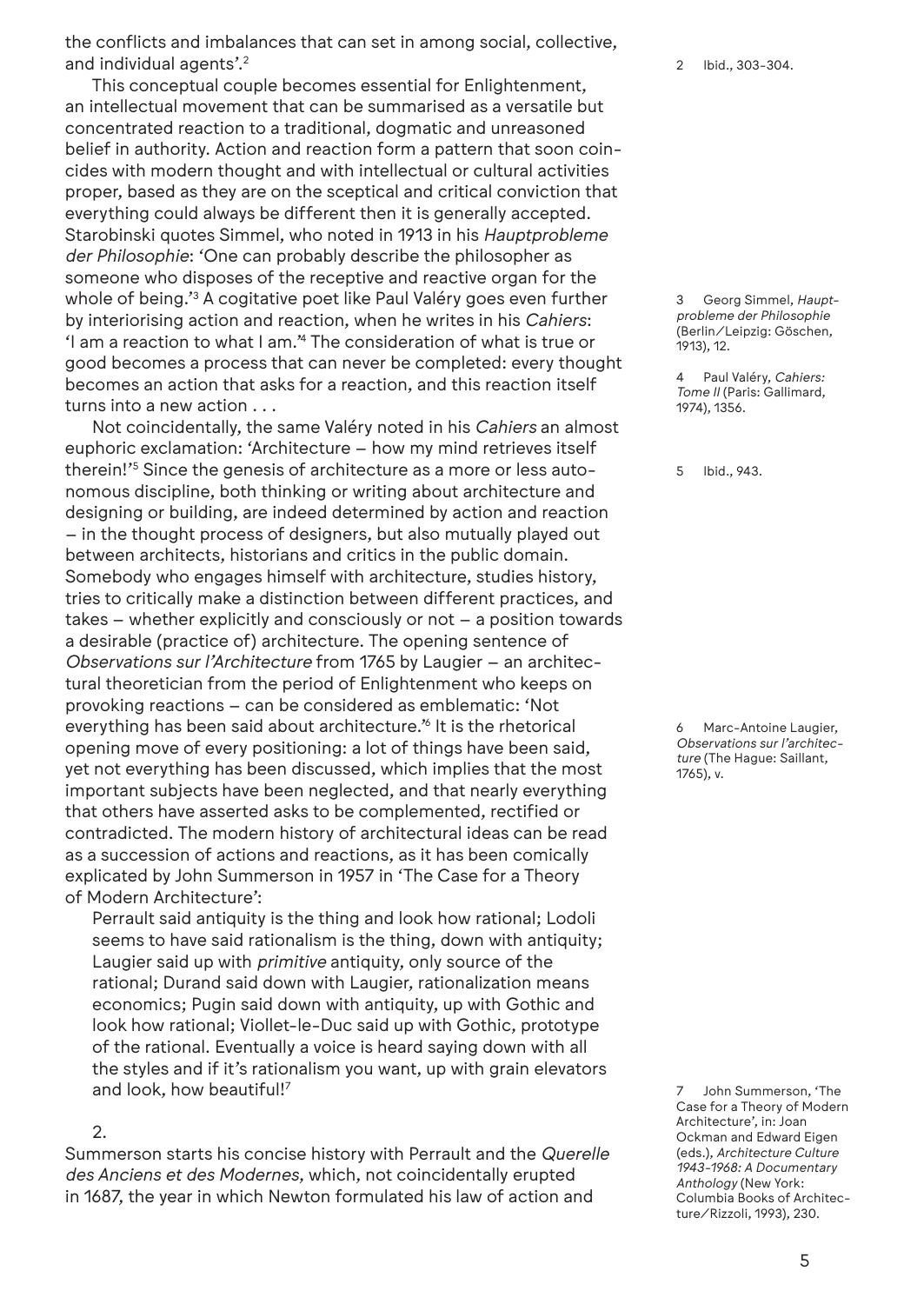aan 'om de opeenvolging van oorzaken en gevolgen bij natuurlijke krachten vast te stellen, en om van daaruit de mogelijke conflicten en onevenwichtigheden tussen collectieve of individuele sociale actoren uit te drukken'.2

Het begrippenpaar wordt essentieel voor de Verlichting, een intellectuele stroming die kan worden samengevat als een veelzijdige, maar geconcentreerde reactie op een traditioneel, dogmatisch en onberedeneerd geloof in autoriteit. Actie en reactie vormen een patroon dat al snel samenvalt met het moderne denken en met intellectuele of culturele activiteiten zelf, gebaseerd als ze zijn op de sceptische en kritische overtuiging dat alles ook altijd anders zou kunnen zijn dan wordt aangenomen. Starobinski citeert Simmel, die in 1913 noteert in zijn *Hauptprobleme der Philosophie*: 'Men kan de filosoof waarschijnlijk omschrijven als iemand die beschikt over het ontvangende en reactieve orgaan voor het geheel van het zijn.'3 Een denkende dichter als Paul Valéry gaat nog verder door actie en reactie te internaliseren, als hij in zijn *Cahiers* schrijft: 'Ik ben een reactie op wie ik ben.'4 De afweging van wat waar of goed is, wordt een nooit te voltooien proces: elke gedachte wordt een actie die om reactie vraagt, en die reactie wordt zelf weer een nieuwe actie…

Niet toevallig noteert dezelfde Valéry in zijn *Cahiers* ook een haast euforische uitroep: 'De architectuur – hoe mijn geest zich daarin terugvindt!'5 Sinds het ontstaan van architectuur als een min of meer autonome discipline, wordt zowel schrijven en denken over architectuur als ontwerpen en bouwen inderdaad bepaald door actie en reactie – in het denkproces van ontwerpers, maar ook onderling uitgespeeld tussen architecten, historici en critici in het publieke domein. Wie zich geëngageerd bezighoudt met architectuur, bestudeert de geschiedenis, probeert kritisch een onderscheid aan te brengen tussen verschillende praktijken, en neemt – al dan niet expliciet of bewust – een positie in ten opzichte van een wenselijke architectuur(praktijk). De openingszin van *Observations sur l'Architecture* uit 1765 van Laugier – een architectuurtheoreticus uit de Verlichting die tot vandaag de dag reacties blijft uitlokken – kan als emblematisch gelden: 'Over architectuur is nog niet alles gezegd.'6 Het is de retorische openingszet van elke positiebepaling: er is al veel gezegd, maar lang nog niet alles, wat impliceert dat het belangrijkste over het hoofd is gezien, en dat bijna alles van wat anderen hebben beweerd, om aanvulling, rechtzetting of tegenspraak vraagt. De moderne architectuurgeschiedenis laat zich daarom lezen als een opeenvolging van acties en reacties, zoals grappig uiteengezet door John Summerson in 1957 in 'Over de mogelijkheid van een theorie van de moderne architectuur':

Perrault stelde: de Oudheid is je van het, en kijk eens hoe rationeel; Lodoli zei blijkbaar: rationalisme is je van het, gedaan met de Oudheid; Laugier stelde dan weer de *primitieve* Oudheid voorop als enige bron van het rationele; Durand zei: gedaan met Laugier, rationalisme betekent economie; Pugin zei: gedaan met de Oudheid, hoera voor gotiek en kijk eens hoe rationeel; Viollet-le-Duc zei: hoera voor gotiek, het prototype van het rationele. En uiteindelijk wordt een stem gehoord die zegt: gedaan met al die stijlen, en als je rationalisme wil, dan moet het zijn: hoera voor graansilo's en kijk eens hoe mooi!7

### 2.

Summerson begint zijn beknopte geschiedenis met Perrault en de *Querelle des Anciens et des Modernes*, niet toevallig uitgebarsten in 2 Ibid., 289.

3 Georg Simmel, *Hauptprobleme der Philosophie* (Berlijn/Leipzig: Göschen, 1913), 12.

4 Paul Valéry, *Cahiers: Tome II* (Parijs: Gallimard, 1974), 1356.

5 Ibid., 943.

Marc-Antoine Laugier. *Observations sur l'architecture* (Den Haag: Saillant, 1765), v.

7 John Summerson, 'Over de mogelijkheid van een theorie van de moderne architectuur', in: Hilde Heynen et al. (red.), '*Dat is architectuur': Sleutelteksten uit de twintigste eeuw* (Rotterdam: Uitgeverij 010, 2001), 320.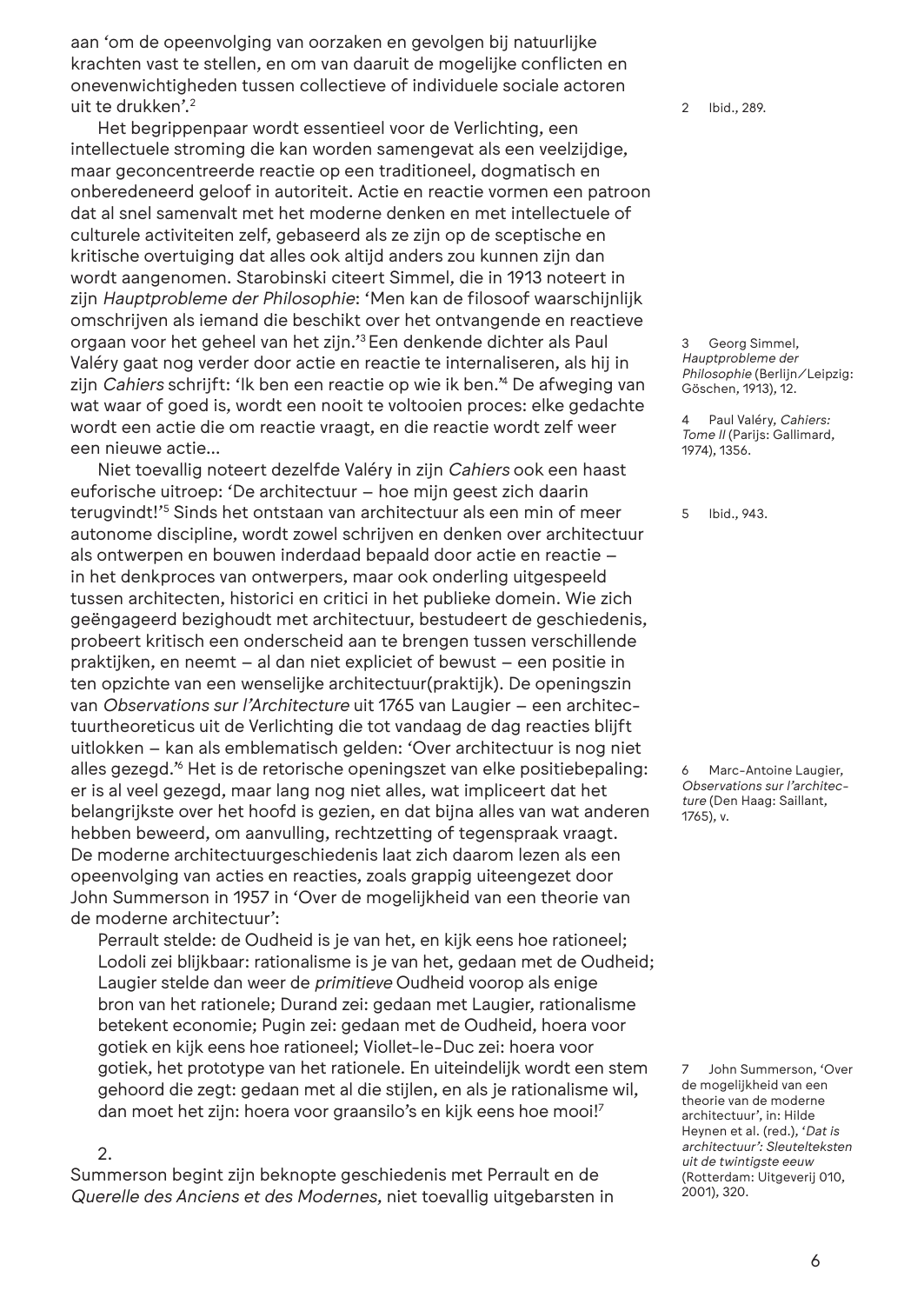reaction. About these discussions, Joseph Rykwert wrote in *The First Moderns*: 'Not even the necessity of a high moral tone was at issue; nor was the polemic a simple matter of personal rancour. Profound convictions about the nature of past achievement and the nature of progress were at odds.'8 In this issue of *OASE* we want to collect such convictions. When is a conviction profound, and not superficial or non-committal? The answer is simple: when the conviction is at least partly the result of a reasoned but passionate reaction to a previous action. In the 11 texts in this issue two positions (at least) are dealt with: a way to make architecture (or to arrange, to interpret or to historicise the built environment), and another way to do the same. Eleven authors reconstruct the decisions and the motivations of architects, critics, theoreticians, urban planners or developers, and they investigate how words and deeds formed a reaction to previous actions.

Maarten Delbeke describes the most famous rivals in the history of architecture: Bernini and Borromini. By indicating how their relationship has become a myth, he visualises a more general matter. A contradiction or a position becomes, just like most consequences of human acts, only really clear afterwards; the reaction to an action needs an external view to become visible. This implicates how in this process assumptions are made about intentions, while historical contingencies or concurrent events become meaningful thanks to the intervention of an outsider, and light up as a revealing field of forces. This is one of the differences between Newtonian physics and architecture and culture: the latter do not deal in the first place, as the exact sciences do, with the *certum* or the description of what is certain, but rather with the *probabile*, with arguing about what is not only probable, but also important. That becomes clear in the contribution by Pier Vittorio Aureli: it is not possible to prove that Nicholas Hawksmoor built his churches in seventeenth-century London as a reaction to the generic city developments of the terraced house, directed at economy and profit, as building block. At the same time, it is an irrefutable contradiction that asks for interpretation and that can reveal a historical mechanism, but also a characteristic of modern cities and – retroactively – a future approach.

A related question is whether an action can be the only condition for the existence of a reaction. Richard Wittman writes about the architecture theory of Jean-Louis Viel de Saint-Maux. In his writings, the ideas of Laugier played an important part. It is unlikely that Viel de Saint-Maux would have developed *no* theories without the oeuvre of Laugier. But what he has written and thought is formed by the reaction the latter's work asked for. The same goes, as Richard Anderson indicates, for the High-Rise City of Ludwig Hilberseimer more than a century later: a project that shows the convictions of Hilberseimer, but that is at the same time a polemical reaction to Le Corbusier's Ville Contemporaine of a couple of years earlier. Often a reaction can help to refine points of view, or to awaken decisions and projects that lie dormant. Christopher Long describes how Josef Frank defined his position towards modern architecture by at the same time being part of and turning away from the attempts of the CIAM to streamline that architecture into one movement.

Can everything that follows the Second World War not be considered as one increasingly fragmented reaction to the heroic and mythologised action of modernist architecture? Roberto Gargiani

8 Joseph Rykwert, *The First Moderns: The Architects of the Eighteenth Century* (Cambridge, MA: MIT Press, 1980), 28.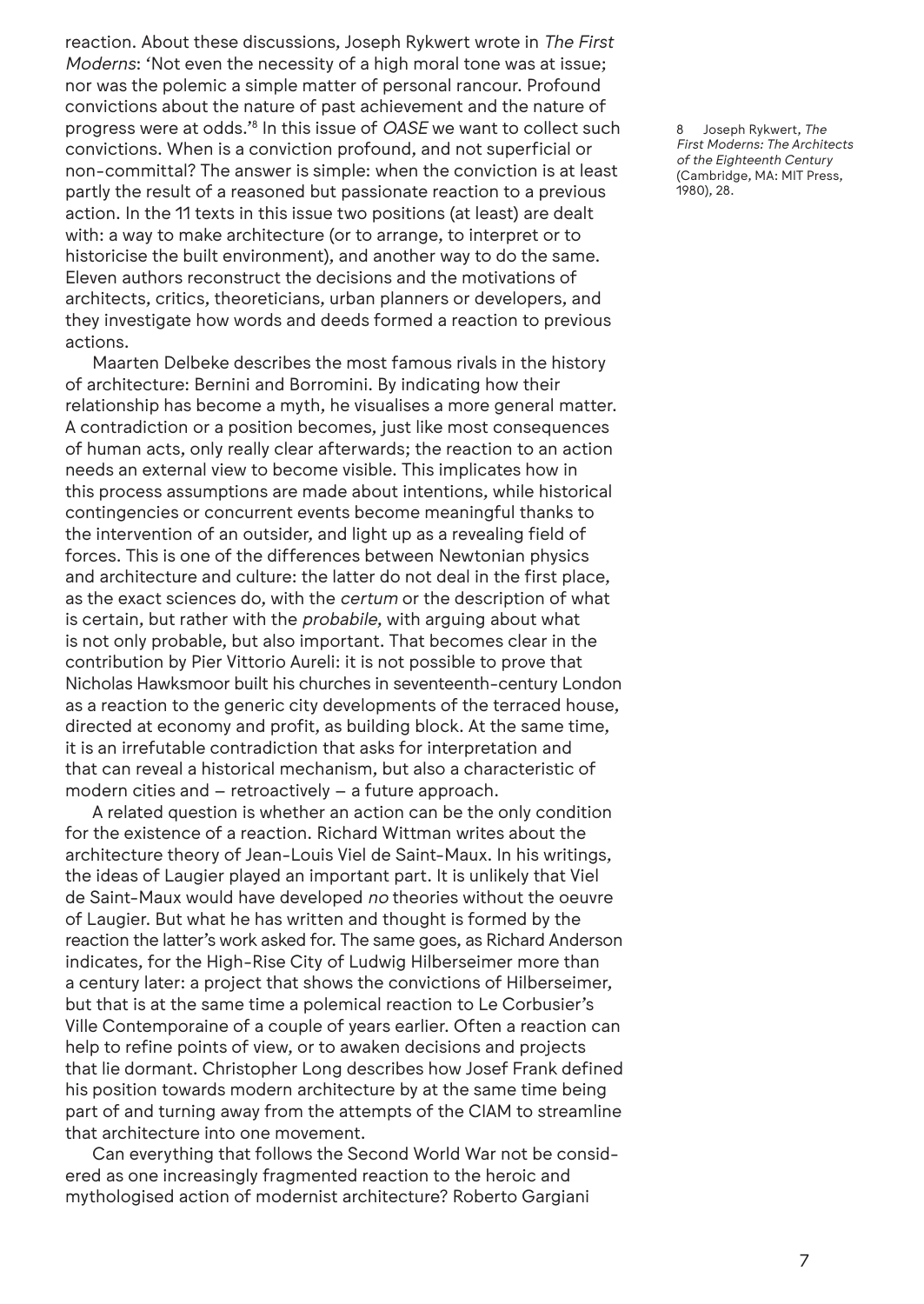1687, het jaar waarin Newton zijn wet van actie en reactie formuleerde. Over deze discussies schreef Joseph Rykwert in *The First Moderns*: 'Niet eens de noodzaak van een hooggestemde morele toon stond ter discussie; noch was de polemiek een kwestie van persoonlijke rancune. Diepgaande overtuigingen over wat eerder bereikt is en over de vooruitgang, werden tegen elkaar uitgespeeld.'8 In dit nummer van *OASE* willen we dergelijke overtuigingen, geformuleerd over en binnen de architectuurdiscipline, verzamelen. Wanneer is zo'n overtuiging diepgaand, en niet oppervlakkig of vrijblijvend? Het antwoord is in navolging van Starobinski eenvoudig: als die overtuiging minstens gedeeltelijk het gevolg is van een beredeneerde, maar gepassioneerde reactie op een eerdere actie. In de 11 teksten in dit nummer komen (minstens) twee posities aan bod: een manier om aan architectuur te doen (of om de gebouwde omgeving in te richten, te interpreteren of te historiseren), en een andere manier om hetzelfde te doen. Elf auteurs reconstrueren de beslissingen en beweegredenen van architecten, critici, theoretici, stadsplanners of bouwpromotoren, en ze gaan na hoe hun woorden en daden een reactie vormden op eerdere acties. Met deze selectie streven we enerzijds naar een beredeneerde vertegenwoordiging van opeenvolgende historische momenten, en onderschrijven we anderzijds de culturele autonomie van architectuur, dat wil zeggen: het vermogen van architecten, theoretici en critici om door middel van architectonisch ontwerp en architecturale reflectie uitspraken te doen en kennis te verwerven over de wereld, de geschiedenis, de mens en de maatschappij.

Maarten Delbeke beschrijft de beroemdste rivalen in de architectuurgeschiedenis: Bernini en Borromini. Door aan te geven hoe hun relatie een mythe is geworden, maakt hij een algemene kwestie zichtbaar. Een tegenstelling of een positie wordt, zoals alle gevolgen van menselijk handelen, pas echt duidelijk achteraf; de reactie op een actie heeft een externe blik nodig om zichtbaar te worden. Het impliceert hoe er in dat proces veronderstellingen worden gedaan over intenties, terwijl historische toevalligheden of gelijktijdige gebeurtenissen door de interventie van een buitenstaander betekenis krijgen, en als revelerend krachtenveld oplichten. Dat is een van de verschillen tussen de Newtoniaanse fysica en architectuur en cultuur: het gaat niet in de eerste plaats, zoals in de exacte wetenschappen, om het *certum* of het beschrijven van wat zeker is, als wel om het *probabile*, om het beargumenteren van wat niet alleen waarschijnlijk, maar ook mogelijk is. Dat wordt duidelijk in de bijdrage van Pier Vittorio Aureli: het valt niet feitelijk te bewijzen dat Nicholas Hawksmoor zijn kerken in het zeventiende-eeuwse Londen bouwde als reactie op de generieke stadsontwikkeling met op economie en profijt gerichte rijtjeshuizen als bouwstenen. Tegelijkertijd gaat het om een onweerlegbare tegenstelling die om duiding vraagt, en die een historisch mechanisme kan onthullen, maar ook een eigenschap van moderne steden en – op retroactieve wijze – een aanpak voor de toekomst.

Het is een verwante vraag of een actie de enige bestaansvoorwaarde kan vormen voor een reactie. Richard Wittman schrijft over de architectuurtheorie van Jean-Louis Viel de Saint-Maux. De opvattingen van Laugier speelden in diens teksten een belangrijke rol. Het is onwaarschijnlijk dat Viel de Saint-Maux *geen* theorieën ontwikkeld zou hebben zonder het oeuvre van Laugier. Maar wat hij heeft geschreven en gedacht, is gevormd door de reactie waar diens werk om vroeg. Hetzelfde geldt, zoals Richard Anderson aangeeft, voor de *Großstadtarchitektur* van Ludwig Hilberseimer meer dan een eeuw later: een project dat blijk geeft van Hilberseimer's mening, maar tegelijkertijd een polemische

8 Joseph Rykwert, *The First Moderns: The Architects of the Eighteenth Century* (Cambridge, MA: MIT Press, 1980), 28.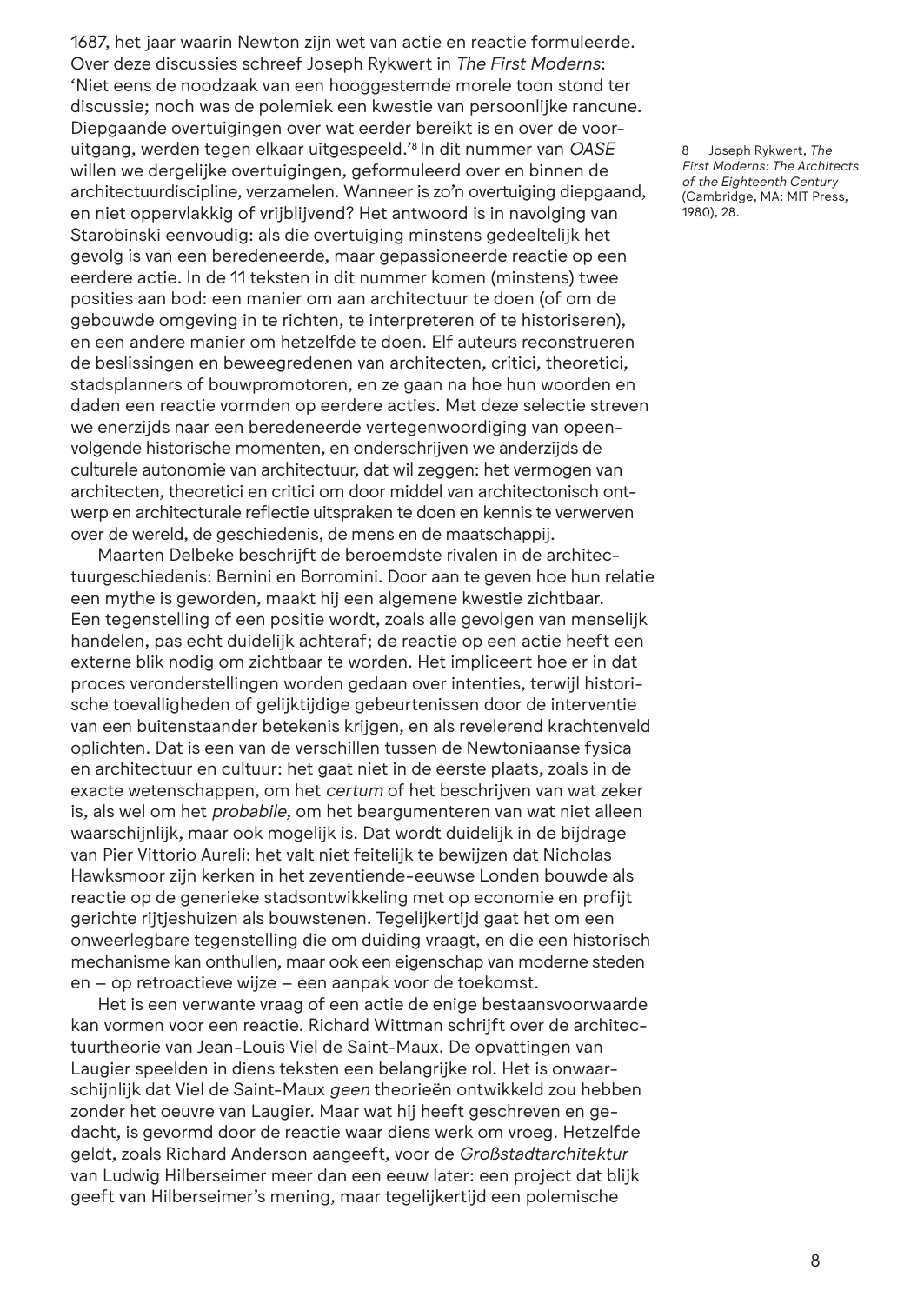considers the work of Philip Johnson as a struggle with the oeuvre of Mies – a fight that Johnson tried to settle, among other things, with his idiosyncratic use of concrete, but also a battle that every post-war architect has entered, more or less. Simon Critchley goes into the famous polemic between Reyner Banham and Aldo Rossi. Their words were accompanied by architectural acts; written actions and ideas about society, have led to built or designed reactions. In this issue, Stefano Corbo covers the largest distance in time. The work of Peter Eisenman is developed for an important part in reaction to Palladio. Still, the interplay of forces between these two cannot be isolated as such: other interpreters of Palladio also play a role, so that Eisenman can come to terms by means of the latter's work with father figures like Colin Rowe.

The three final contributions deal with the 1970s and 1980s. Isabel Doucet talks about the two kinds of attempts of the ARAU to confront city developments in Brussels: a political reaction by means of *contreprojets* to a broad and sometimes slippery action of demolition and urban renovation. Christophe Van Gerrewey reconstructs the rupture between two architects who studied and held office together: Lucien Kroll and Charles Vandenhove. Since the 1970s, as becomes emblematically clear in their student housing projects, they took opposite directions, exemplary for the force field of participation and autonomy that keeps on dominating architecture. Léa-Catherine Szacka, to conclude, deals with the most clear and most immune reaction to modern architecture: postmodernism. The critical regionalism that Kenneth Frampton developed in the 1980s is unthinkable without the contested and mediatised positions of his contemporaries.

#### 3.

As such the set of reconstructions of actions and reactions in this *OASE* concludes around 1985. It is tempting to suggest that the action-and-reaction-model disappeared together with the twentieth century. Today the field of architecture seems globalised and individualised at the same time. Entering into meaningful and antagonistic relationships, reacting polemically to actions of colleagues, distinguishing a position elsewhere, consequently taking a clear position of one's own and communicating it rationally: if it has not become impossible, than it certainly has become rather rare.

There are many ways to partially explain that. An important reason has to do with the way in which intellectual labour is organised. Fundamental is the exponential growth and the success of architecture and of architecture culture. Positioning requires, no matter how limited, intuitive or provisional, a form of analysis, synthesis and discretion. But who can claim today to have a sharp view on everything that is being built? Has, for example, anyone – apart from the jury – taken note of even a few of the 1,715 projects that were submitted for the Guggenheim Helsinki Competition in 2014? Who is acquainted with everything that has been written on one specific and clearly defined subject during the past ten years? And has, since 2000, one text or one book been published that was read by a majority of the architectural field?

This situation is characteristic of both production and reflection. On a website such as Academia.edu, more than 38 million academics are gathered. Even if only one hundredth of them are occupied by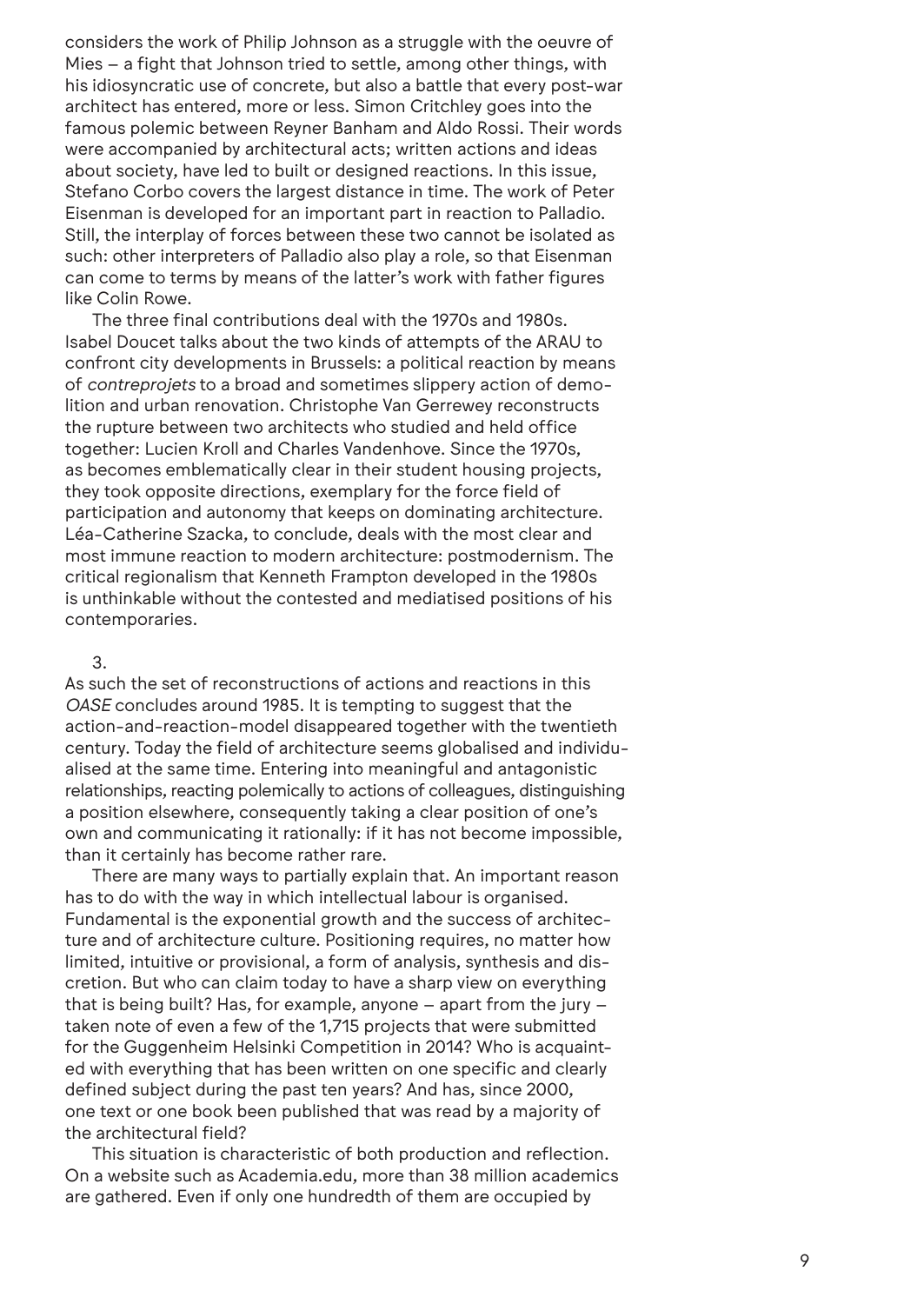reactie is op de *Ville Contemporaine* van Le Corbusier van enkele jaren eerder. Vaak helpt een reactie om standpunten te verfijnen, of om uitspraken en projecten die sluimerend bestonden aan het licht te brengen. Zo beschrijft Christopher Long hoe Josef Frank zijn houding ten opzichte van de moderne architectuur bepaalde door tegelijkertijd deel uit maken én zich af te keren van de pogingen van CIAM om die architectuur tot één beweging te stroomlijnen.

En is alles wat op de Tweede Wereldoorlog volgde, niet op te vatten als een steeds meer gefragmenteerde reactie op de heroïsche en gemythologiseerde actie van de modernistische architectuur? Roberto Gargiani bespreekt het werk van Philip Johnson als een worsteling met het oeuvre van Mies – een strijd die Johnson onder meer door zijn idiosyncratisch gebruik van beton probeerde te beslechten, maar waar elke naoorlogse architect in meer of mindere mate mee te maken kreeg. Simon Critchley gaat in op de beroemde polemiek tussen Reyner Banham en Aldo Rossi. Hun woorden gingen met architecturale daden gepaard; geschreven acties hebben tot gebouwde of ontworpen reacties geleid. Stefano Corbo legt in dit nummer de grootste afstand af in de tijd. De werken en ideeën van Peter Eisenman zijn voor een belangrijk gedeelte ontwikkeld in reactie op Palladio. Toch valt het krachtenspel tussen beiden niet zomaar te isoleren: er spelen ook andere interpretatoren van Palladio een rol, zodat Eisenman door middel van diens werk met vaderfiguren zoals Colin Rowe rekeningen kan vereffenen.

De drie laatste bijdragen gaan over de jaren 1970 en 1980. Isabelle Doucet heeft het over de pogingen van het ARAU om het hoofd te bieden aan Brusselse stadsontwikkelingen: een scherpe politieke reactie in de vorm van *contreprojets* op een brede, soms ongrijpbare actie van kaalslag en radicale stedelijke vernieuwing. Christophe Van Gerrewey reconstrueert de breuk tussen twee architecten die samen studeerden en een bureau voerden: Lucien Kroll en Charles Vandenhove. Vanaf de jaren 1970, zoals emblematisch blijkt uit de studentenwoningen die ze bouwden, gingen ze een tegenovergestelde richting uit, exemplarisch voor het krachtenveld van participatie en autonomie dat de architectuur blijft bepalen. Léa-Catherine Szacka, tot slot, heeft het over de duidelijkste en meest onvatbare reactie op de moderne architectuur: het postmodernisme. Het kritisch-regionalisme dat Kenneth Frampton ontwikkelde in de jaren 1980, is ondenkbaar zonder de debatten en kritieken van zijn tijdgenoten.

### 3.

Zo eindigt de reeks reconstructies van acties en reacties in deze *OASE* rond 1985. Het is verleidelijk om te suggereren dat het actie-en-reactiemodel samen met de twintigste eeuw is verdwenen. Vandaag lijkt het architectuurveld tegelijkertijd geglobaliseerd en geïndividualiseerd. Betekenisvolle en tegenstrijdige relaties aangaan, polemisch reageren op acties van collega's, een positie bij een ander onderkennen én vervolgens een duidelijke positie innemen en die beargumenteerd communiceren: als het al niet onmogelijk is geworden, dan is het eerder zeldzaam.

Er zijn verschillende manieren om dat gedeeltelijk te verklaren. Een belangrijke oorzaak heeft te maken met de manier waarop intellectuele arbeid nu is georganiseerd. Fundamenteel is de exponentiële groei en het succes van de architectuur én van de architectuurcultuur. Positiebepaling vereist, hoe beperkt, intuïtief of voorlopig ook, een vorm van analyse, synthese en oordeelkundigheid. Wie kan vandaag beweren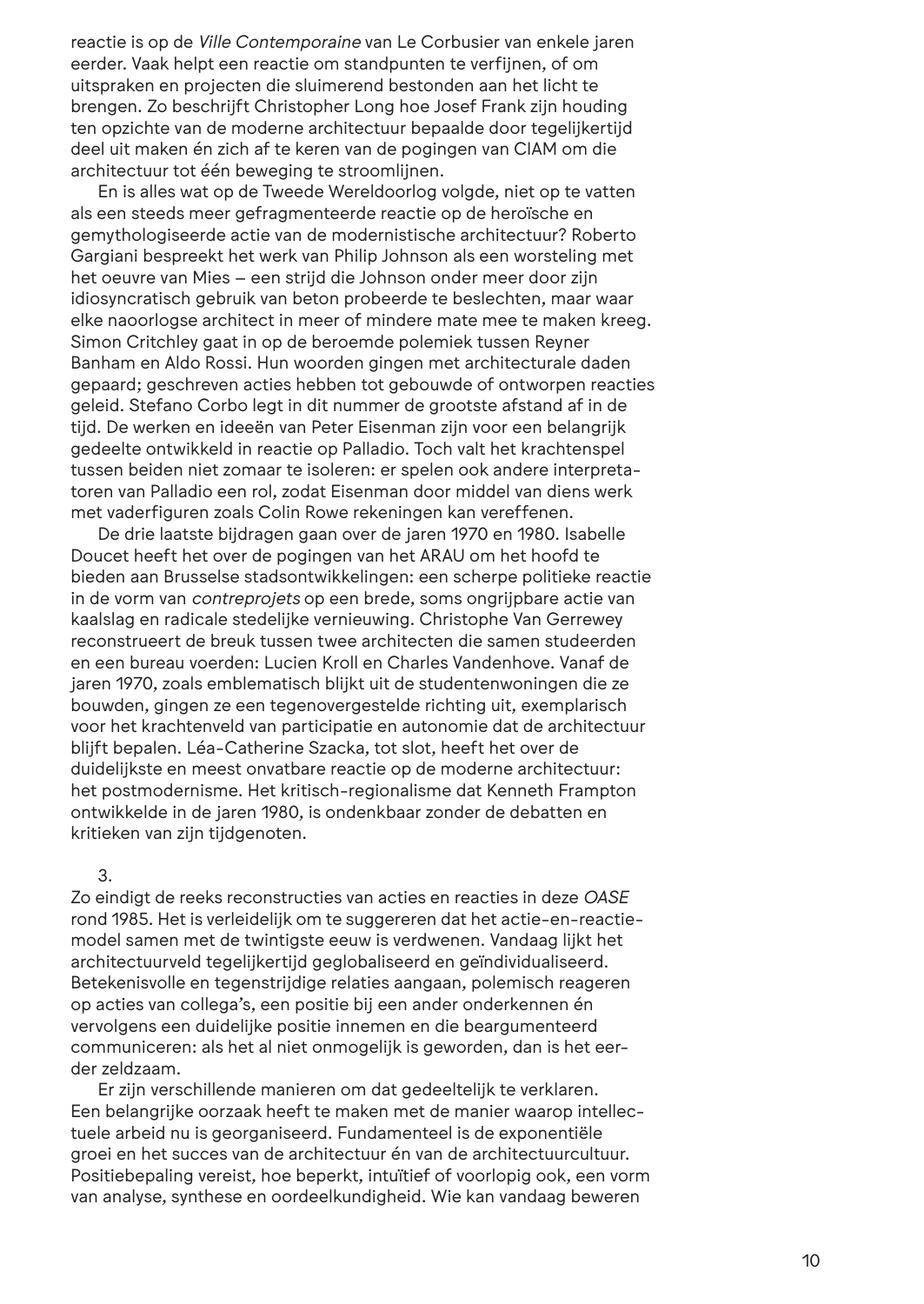architecture, there are still about 380,000 voices that have something interesting to say about architecture. Theoreticians and historians – researchers – must work as hard as possible, and produce and publish as much as possible. Reacting openly and thoroughly to the work of someone who is not an immediate 'peer' is often considered as a waste of time, or as unscientific or operative criticism. The academic industry is equipped in such a way that is has become a taboo to say something about a subject that has already been claimed by someone else. Recent developments in architecture are usually disregarded by the 'cultural scientist' striving for exactitude. Action and fundamental reaction – always for at least 50 per cent a matter of the present – are heavily impeded by this.

Also, among architects there reigns, next to this, mainly a polite *laissez faire*: in soft voices and in backrooms the work of others garners reactions, but writing out, defining, let alone evaluating positions is often equated with taking food out of the mouths of colleagues, or with unsympathetic jealousy. In times of economic crisis, unity is expected, and the space disappears for what is not immediately, effectively and in a conformist way aimed at realisation. Nevertheless, a reasoned and critical relationship with contemporary or historical thought remains one of the most powerful engines for an approach to architecture, as was for example explicated in *OASE* 92 (2014), devoted to codes and continuities in contemporary practice and in history. It can, however, be guessed that architects, and maybe even architecture students too, have little time for reflection, nor for the reaction and the action that can be its result.

This is of course a social question. Reactions to actions are never simply highly individual utterances – they are important because they express something that is valid on a social level for many people at the same time. The early work of OMA and Rem Koolhaas, for example (the subject of *OASE* 94 from 2015), was both a direct expression of the spirit of the age as well as an idiosyncratic reaction to it. Already in 1998, American author David Foster Wallace said:

I'm 35, and I think for the generation that starts with me or a couple years younger, the whole defining thing is that there can be no spokesman. It's completely atomized, and there's nothing like a kind of unified consciousness the way there was, I don't know, in the '60s, or even during that kind of conservative spasm in the '80s.<sup>9</sup>

The definition of the current era, roughly since 2000, could be that it resists definition, or that at least almost everything in the world seems to stand in the way of the formation of collective truths and rallies. In such a climate action and reaction are indeed, in the worst case, replaced by *tweets* and *quotes*; instead of currents, groups or trends, the only space left is for the individual and the singular piece of architecture.

And still: the desire remains for massively shared or, on the contrary, rejected convictions, also in architecture. Action and reaction should be granted the chances that belong to a suitable way of communication. These chances do not drop out of the blue, and just like architecture itself, they need to be created, for example in a journal. The title of *Oppositions*, a journal that delivered the most important and lasting contribution to Western architectural culture, was not chosen by accident in 1973 by Eisenman, Frampton and Gandelsonas.10 9 David Foster Wallace, *The Last Interview and Other Conversations* (Brooklyn/ London: Melville House, 2012), 41.

10 See also: Joan Ockman, 'Resurrecting the Avant-Garde: The History and Program of Oppositions', in: Beatriz Colomina (ed.), *Architectureproduction* (New York: Princeton Architectural Press, 1988), 180-199; Beatriz Colomina and Craig Buckley, 'New York – Barcelona – Milan: Peter Eisenman, Kenneth Frampton, Mario Gandelsonas and Anthony Vidler Discuss *Oppositions*', in: Colomina (ed.), *Clip Stamp Fold: The Radical Architecture of Little Magazines. 196X to 197X* (Barcelona/Basel/New York: Actar-BirkhäuserD, 2010), 58-69.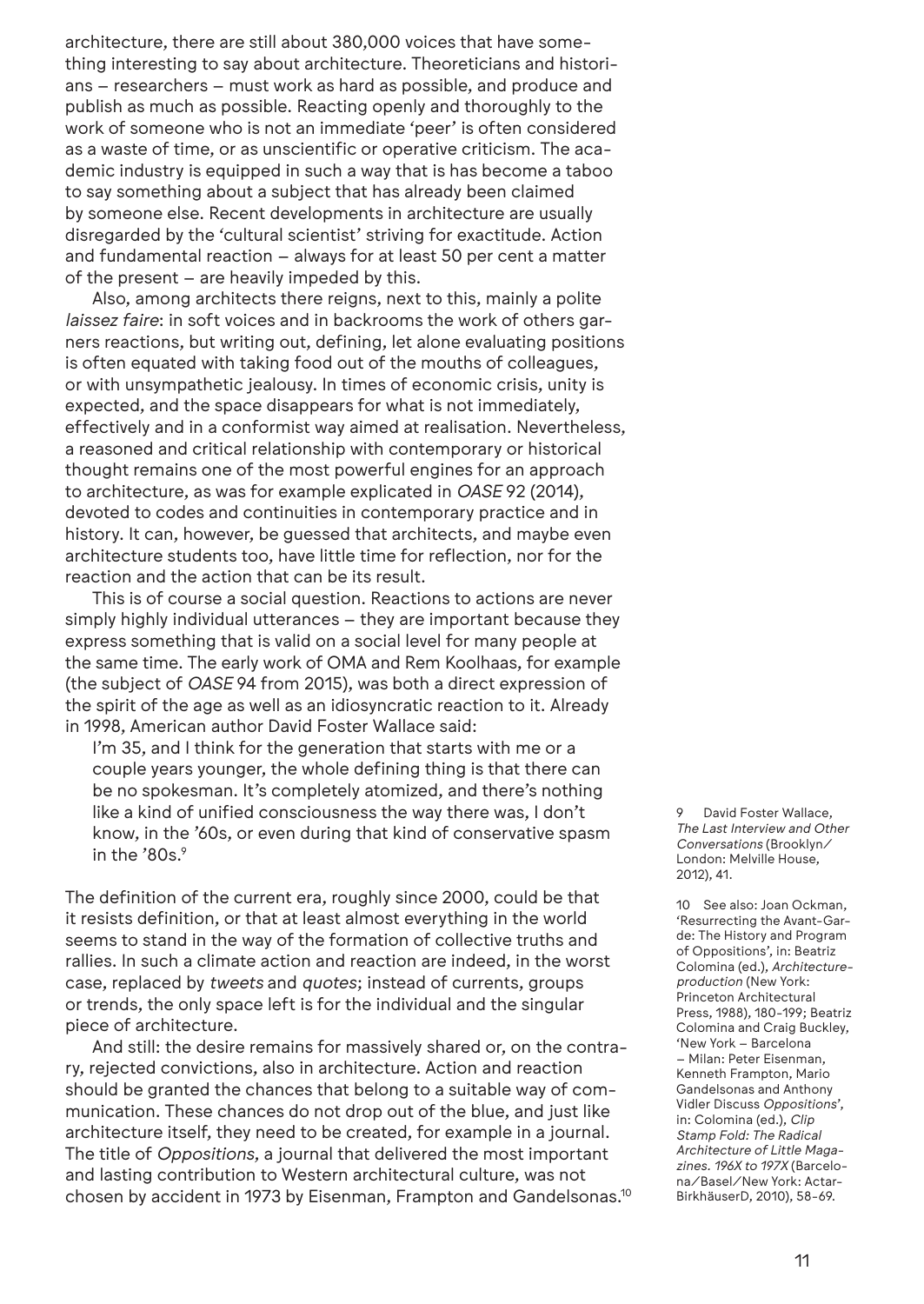een scherpe blik te hebben op alles wat er wordt gebouwd? Heeft er – buiten de prijsvraagjury – iemand bijvoorbeeld kennisgenomen van nog maar enkele van de 1.715 ontwerpen die zijn ingediend voor de Guggenheim Helsinki Competition in 2014? Wie weet wat er over één bepaald en duidelijk afgebakend onderwerp gedurende de afgelopen tien jaar bij elkaar is geschreven? En is er sinds 2000 één tekst of één boek verschenen dat door een meerderheid van het architectuurveld is gelezen?

Die situatie is kenmerkend voor zowel de productie als de reflectie. Op een website als Academia.edu zijn meer dan 38 miljoen academici verzameld. Zelfs als een honderdste zich met architectuur bezighoudt, dan gaat het nog om 380.000 stemmen die iets belangwekkends te zeggen hebben over architectuur. Theoretici en historici moeten zo hard en zo veel mogelijk werken, produceren en publiceren. Openlijk en diepgaand reageren op het werk van *non-peers* wordt vaak als tijdverlies beschouwd, of als onwetenschappelijke of operatieve kritiek. Het academische bedrijf is zodanig ingericht dat het een taboe is geworden om iets te zeggen over een onderwerp dat reeds door iemand anders is 'geclaimd'. Recente ontwikkelingen in de architectuur blijven meestal buiten beschouwing voor de naar exactheid strevende wetenschapper. Actie en fundamentele reactie – altijd minstens voor de helft een zaak van het heden – worden daardoor sterk bemoeilijkt.

Ook onder architecten onderling heerst daarnaast voornamelijk een beleefd *laissez faire*: er wordt fluisterend en in achterkamers gereageerd op andermans werk, maar posities uitschrijven, definiëren en laat staan evalueren, wordt vaak gelijkgesteld aan broodroof of aan weinig sympathieke jaloezie. In tijden van economische crisis wordt eensgezindheid verwacht, en verdwijnt de ruimte voor wat niet meteen zo effectief en conformistisch mogelijk op realisatie is gericht. Toch blijft de beredeneerde en kritische verhouding tot een contemporain of historisch denken een van de meest krachtige motoren voor een architectuuraanpak, zoals bijvoorbeeld uiteengezet in *OASE* 92 (2014). Dit nummer werd gewijd aan codes en continuïteiten in de praktijk en in de geschiedenis. Het laat zich echter vermoeden dat architecten, en misschien zelfs architectuurstudenten, te weinig tijd hebben voor reflectie, en voor de reactie en actie die er het gevolg van kan zijn.

Natuurlijk is dat een maatschappelijke kwestie. Reacties op acties (zoals ze in dit nummer verzameld worden) zijn nooit zomaar hoogstpersoonlijke oprispingen – ze zijn belangrijk, omdat ze iets tot uitdrukking brengen dat op een maatschappelijk niveau voor vele mensen tegelijkertijd geldt. Het vroege oeuvre van OMA en Rem Koolhaas bijvoorbeeld (het onderwerp van *OASE* 94 uit 2015) was zowel een directe uiting van de tijdgeest als een idiosyncratische reactie erop. In 1998 zei de Amerikaanse schrijver David Foster Wallace:

Ik ben 35, en ik denk dat de generatie die met mij of een paar jaar eerder begint, exact wordt gekenmerkt door het feit dat er geen zegsman meer kan zijn. Alles is compleet geatomiseerd, en er is helemaal niet zoiets als een soort eensgezind bewustzijn zoals het bestond, noem maar, in de jaren '60, of zelfs tijdens die conservatieve kramp in de jaren '80.9

De definitie van het huidige tijdperk, pakweg sinds 2000, zou dan ook kunnen zijn dat het zich niet laat definiëren, en dat haast alles in de wereld de vorming van een collectief in de weg lijkt te staan. In zo'n klimaat worden actie en reactie inderdaad, in het slechtste geval,

David Foster Wallace, *The Last Interview and Other Conversations* (Brooklyn/ Londen: Melville House, 2012), 41.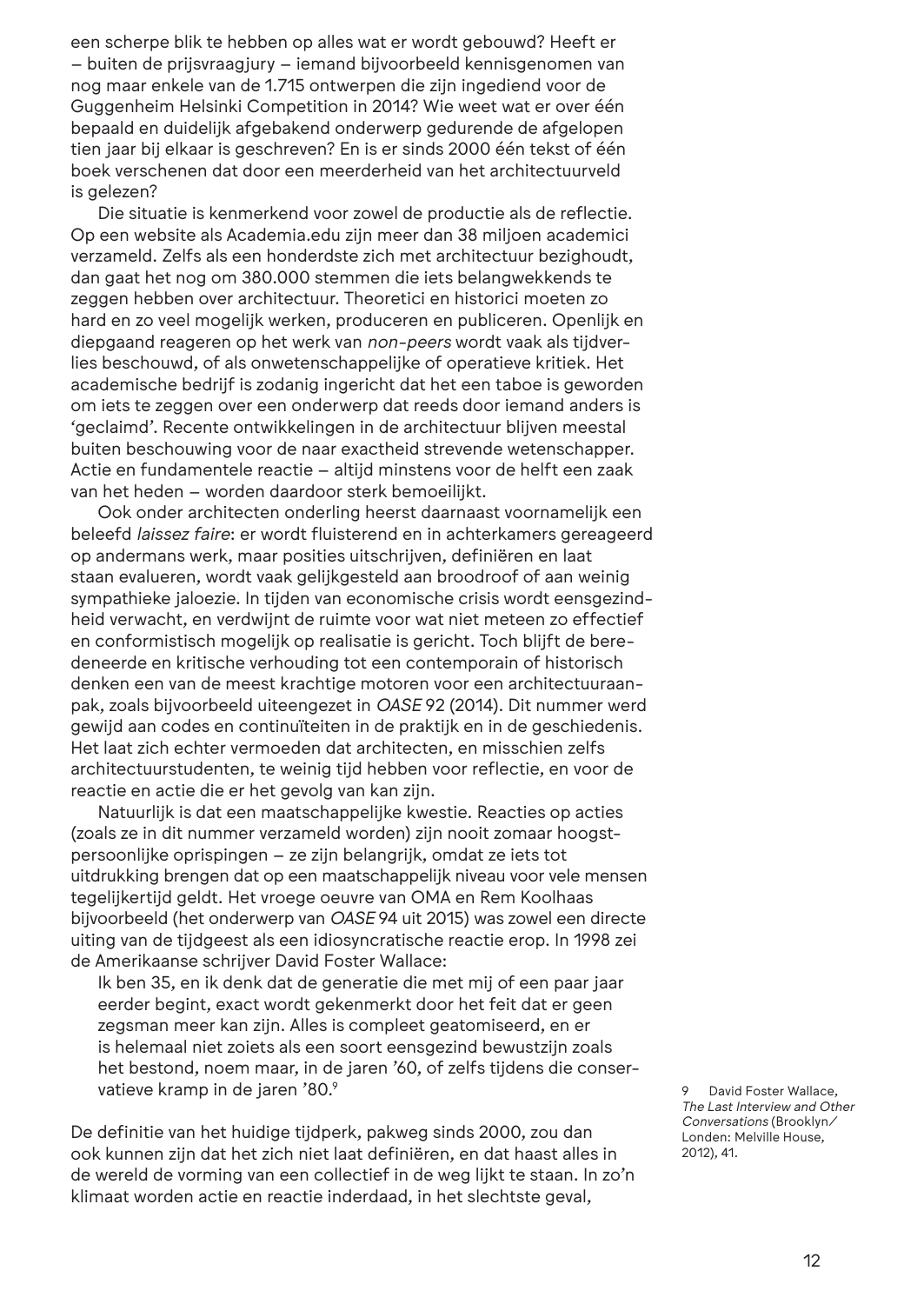Taking positions, searching for oppositions, and the mechanism of action and reaction itself, is without a doubt closely connected to the era of printing, and the Internet has brought about more chaotic, polyconcentric and amorphous constellations. Nevertheless, also other forms of public life, for example lectures and exhibitions, can be an incentive for architecture culture. With this issue of *OASE* we would like to make a start, but also give existing examples, by isolating some polemical couples and warring beliefs, both out of the chains of history and out of the 'even covered field' of actuality (to borrow and to amplify a term from another journal).11 In this way, *OASE* 97 is a sequel – a reaction after an action – to *OASE* 90 (2013), centred on the question: 'What is good architecture?' In that issue, the request was to postulate individual perspectives on the quality and the *raison d'être* of architecture; in this issue, we try to answer the same question differently – by means of reconstructing or exposing relationships, by defining and evaluating both action and reaction, and by searching for, against all odds, shared forms of knowledge and consciousness.

In his book from 1999, Starobinski has indicated how there lurks something contradictory and maybe even fruitless in wanting to maintain this mechanism, and thus in opposing to individualisation: 'The Romantic treatment of "action" and "reaction" was an attempt to re-enchant the world through terms that had contributed to its disenchantment.'12 All the same, he has also indicated how releasing this pattern of thinking and doing entails a dangerous passivity, and a forbearing but almost selfish submission to the course of things and to an invisible hand that may or may not rule the world:

To phrase this differently: action/reaction is a given that is de facto omnipresent. If one does not wish to submit to it, one must master it. To submit, according to a providentialist vision of history, would be simply to leave it in the hands of God, who carries out his designs for the best: we have but to endure, hope, be patient, and try to understand. In the opposite case, if one believes it possible to *intervene* with a view to ensuring security, tranquillity, and happiness in our own or a community's interests, then there is an action to be undertaken.13

Translation: Christophe Van Gerrewey

11 Matteo Costanzo et. al (eds.), *San Rocco*, no. 2  $(2011)$ .

12 Starobinski, *Action and Reaction*, op. cit. (note 1), 367.

13 Ibid., 305-306.